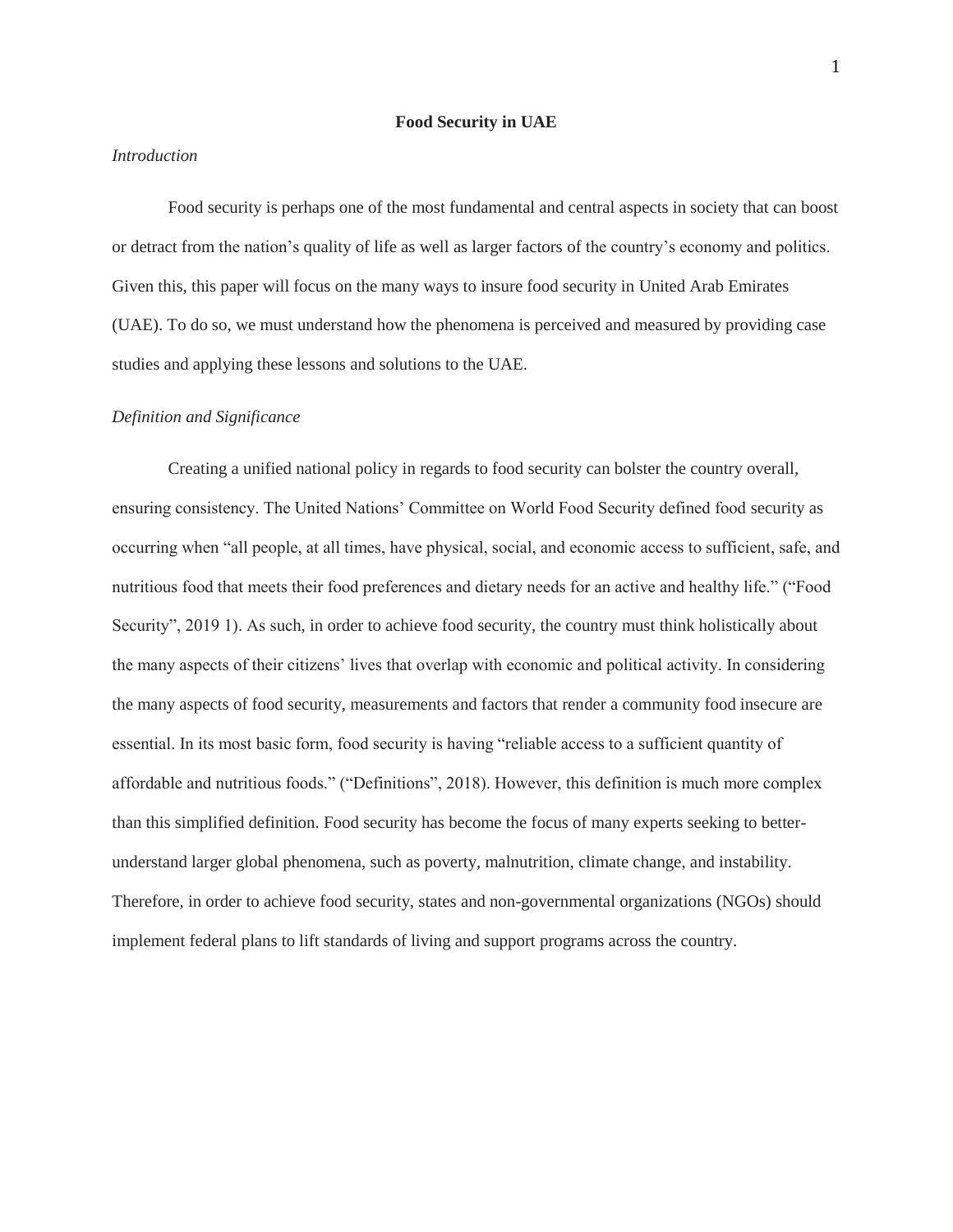#### *Measurement and Benchmarks*

First, the World Health Organization (WHO) has emphasized that food insecurity is comprised of three pillars: food availability, food access, and food use and misuse. (WHO) Adding to this, the Food and Agriculture Organization (FAO) of the UN has argued that time also plays a critical role in determining whether individual or community is food insecure as having availability, access, and use must be continuous. (FAO). Finally, the World Summit on Food Security further contributed to this definition, arguing that stability is an essential fourth pillar to understanding food insecurity.

In better-understanding food security today, the Global Food Security Index (GFSI) has developed a quantitative and qualitative benchmarking system wherein they can measure affordability, availability, and quality around the world. This system serves as a tool for investors as well as for planning and strategizing. The 2018 GFSI Findings rank Singapore as the most food secure country in the world, with a score of 85.9/100 with Ireland ranking as second. Singapore boasts a high-income economy with a rapidly rising GDP per capita. Assisting with its high ranking is a low proportion of income spent on foods as well as the least agricultural import tariffs being charged of any country in the world (Smith, et al, 2018).

In the United Arab Emirates, food security has taken on a high priority for the national government. The country currently ranks in the 31<sup>st</sup> position in the GFSI table, holding the spot close to many other Middle Eastern countries, such as Oman and Saudi Arabia. Nevertheless, UAE continues to foster grand plans for moving up in their rankings as well as improving their long-term thinking about food security. In a policy briefing given to the Mohammed bin Rashid Al Maktoum Global Initiatives, Fischbach (2018) outlines how the UAE plans to think creatively about food security. He writes that "as a desert country, lacking in water and arable land, the UAE is facing considerable food security challenges." (ii) In order to produce these solutions, the UAE could adopt further use of hydroponic and indoor facilities for growing foods. However, he goes on to assert that the country plans to focus on expanding its holistic and long-term approach by both fostering regional partnerships of trade and also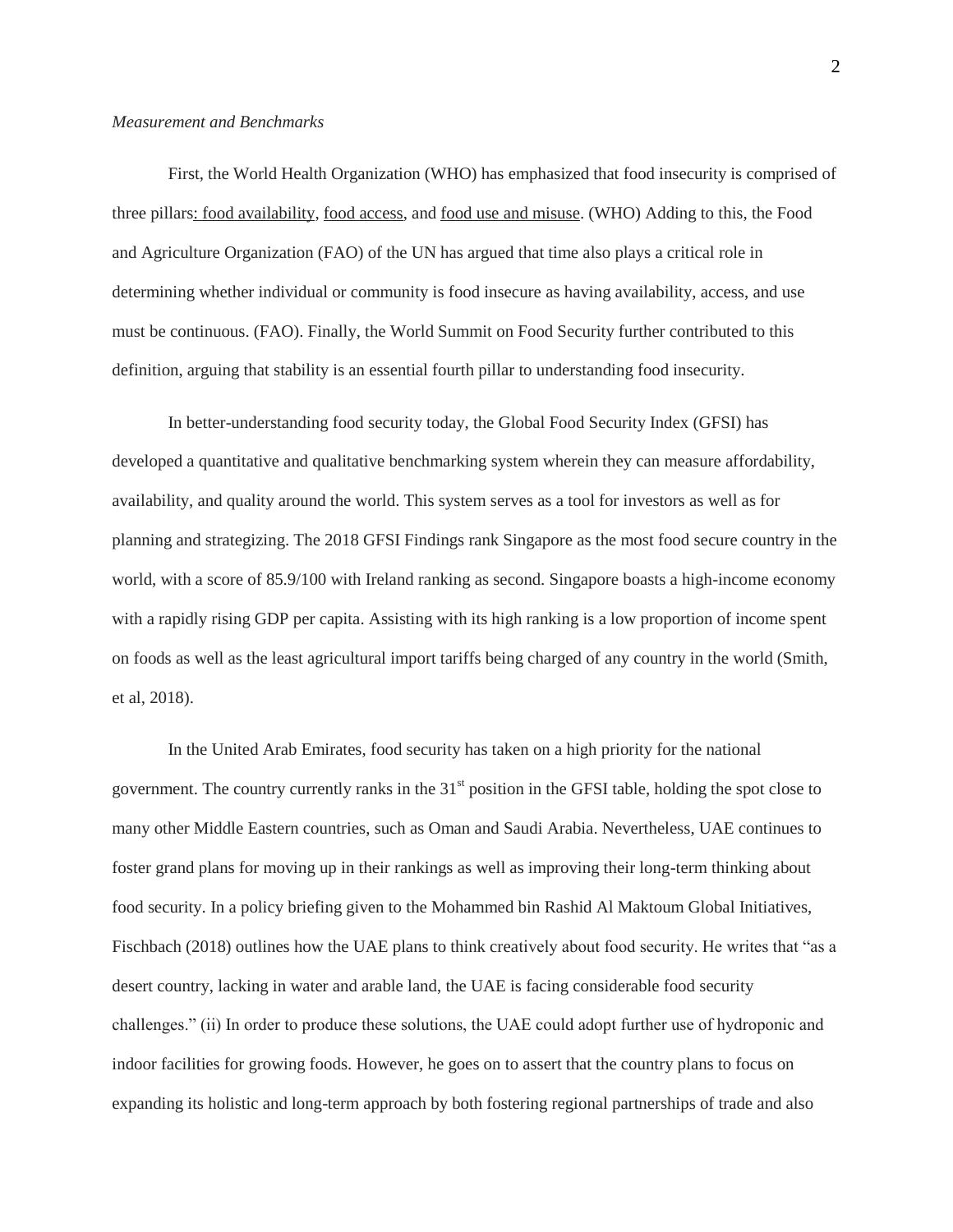incorporating models dealing with climate change into their planning. Instead of ignoring these future conditions, the UAE plans to brace for the impact of warming. In this way, they aspire to improve their situation.

## *Recommendation to secure food security in the UAE*

Based on the three pillars defined by WHO are food availability, food access, and food use and misuse. These pillars are affected by the end-to-end value chain of food, from agricultural aspect to logistics and consumer behavior. Therefore, they should be related and addressed systematically to their sources and drivers. The government role is vital to insure a sustainable future to food security by developing regulations and awareness campaigns to govern and promote food security. The development and encouragement of new innovative means to grow and produce foods and diversify to more sustainable sources of nutrition. The recommendation in this paper will touch on all factors.

First of all, regulations should be put in place and promoted to bring the private sector and government in terms of crisis. A framework to combine all resources from food suppliers, food logistics and food retailers together to insure smooth and systematic mobilization to their resources for the benefit of the country's citizens. One interesting example where this has occurred is to the top GFSI ranking country: Singapore. In Singapore, during times of food crisis, policy exists that protects the country from slipping into food insecurity. This law mandates that food distributors who operate on a wholesale basis must surrender their products to the national government in order to redistribute this food to citizens inneed. This creative solution allows for preparation in times of crisis. Furthermore, a law should be introduced to mandate households to store food that can sustain the number of occupying the household for 6 to 8 months by storing canned foods and easily stored food in order to meet the measures of food security. Rice, beans, and wheats have some of the longest storage times, rendering them extremely useful for combatting food insecurity. For example, rice can be stored for upwards of twelve months to fifteen months.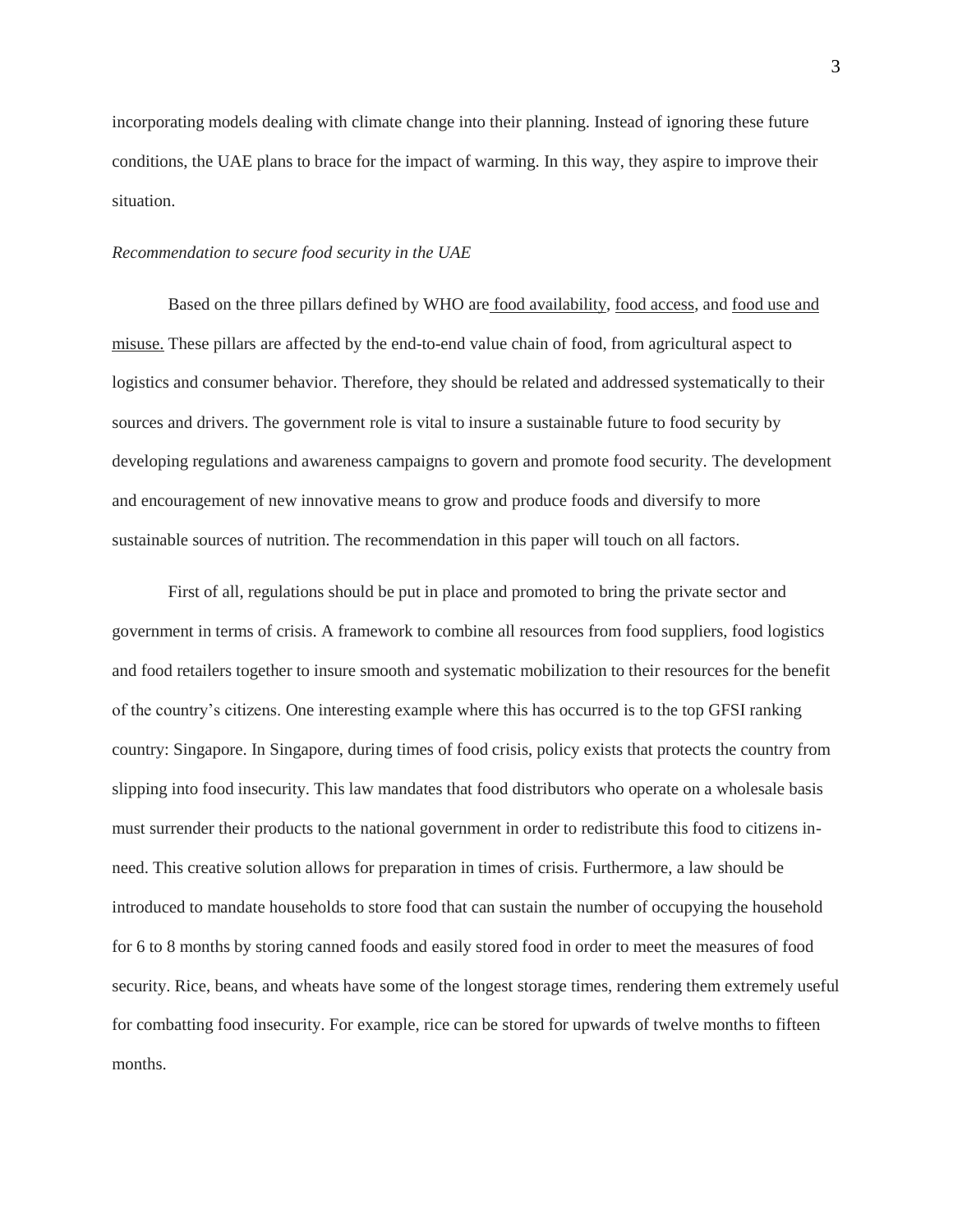Second, creating awareness and subsidizing training, equipment and supplies to support initiatives that contribute to food security. The UAE must strive to prepare for food insecurity by engaging in awareness campaigns and public service announcements. This can take the form of communicating what comprises a nutritious diet through education programs in school to building public support for initiatives that foster better food-security. For example, some countries utilize annual events to gather support for food security, organizations host annual conferences, such as the annual Food Justice conference in California or the National Farm to Cafeteria Conference in Vermont, welcoming practitioners and the public to discuss strategies for solving food insecurity as well as new problems that arise.

Another way to engage the public is through competitions that focus on food security. As one example, the Food+City Startup Challenge encourages organizations to come up with innovative plans to combat food insecurity. Participants include food distributors, those working in technology or data systems, and those focusing on sustainability ("Food+City"). There are other, more localized competitions, such as canned food drives that pit rivaling universities against one-another in gathering the most canned food for donations to soup kitchens and other organizations that feed those in need. As such, this is one successful avenue for addressing food security on a local and a national level.

Thirds, there are also new forms of eating that have become popularized due to their ability to solve food security problems in a sustainable manner. One example of this is the new focus on insect farming. Because insects are in abundance in most environments around the world, they are a potentially untapped resource. The ease with which potential farmers could build populations of insects, due to their high birth rates, in a sustainable manner holds enormous potential for assisting food insecure communities. Insects, due to their size and their life habits, also require few resources for productions, whereas producing beef and other meats can be extremely expensive and taxing on the environment (Ilyashov, 2018). Silk worms, scorpions, hornets and wasps, pupae, and locusts are just a few examples of the protein-rich organisms that could change food security for the better. Furthermore, investing R&D in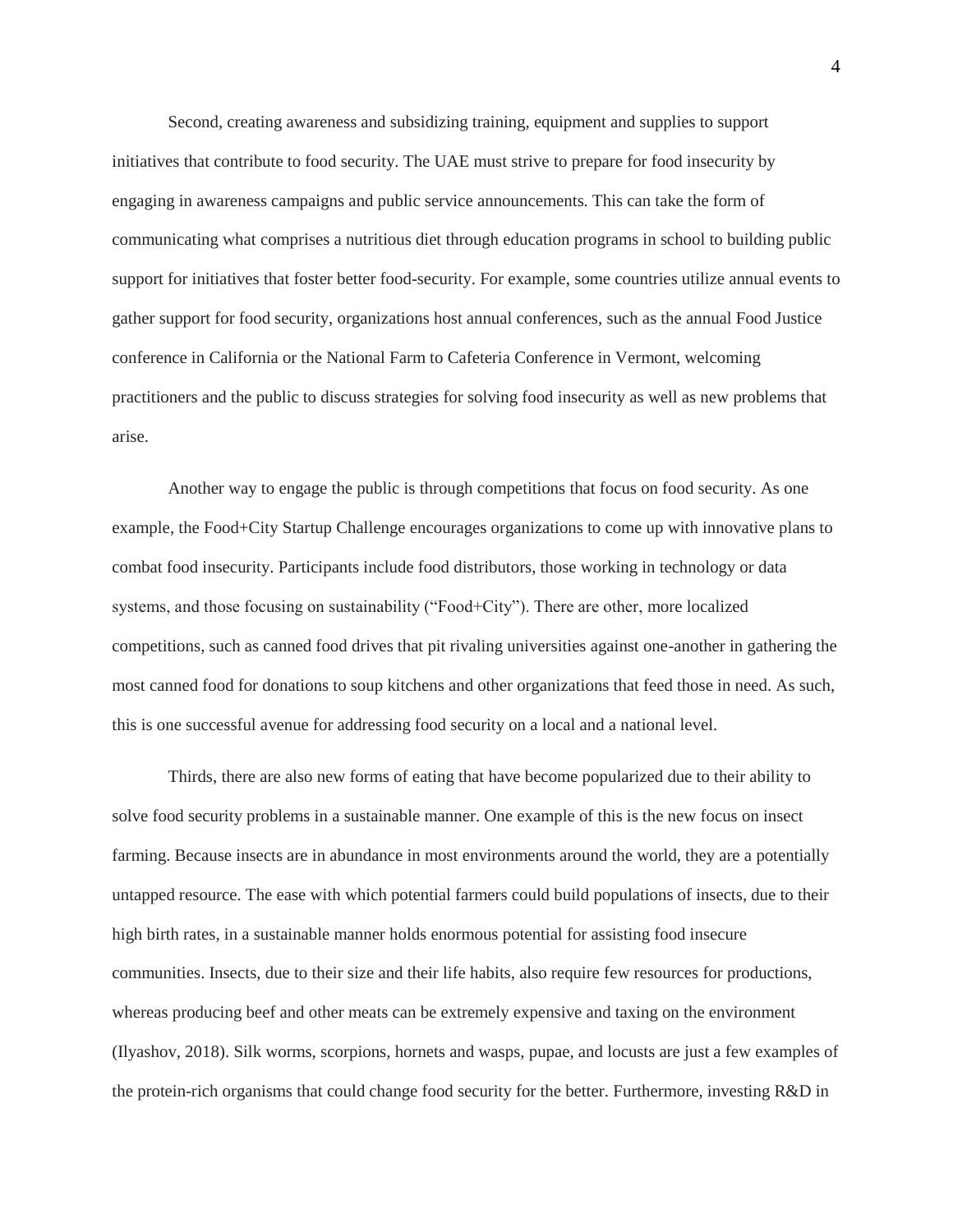more futuristic forms of eating such meat lab. Meats developed in laboratories might soon be the most sufficient and sustainable way to consume meats whether it is beef, pork, poultry and seafood. A collaboration between government, business communities and universities should be directed towards advancing the nation into these fields.

Forth, Awareness campaigns in regards to circular economy can also reach individuals to teach them to better utilize the food that they do have, decreasing misuse. For example, in the United States, approximately 37.6 million tons of food was wasted in 2015 alone ("Reducing"). Given these statistics, it is clear that campaigns should more closely address the food that exists in certain societies, making use of what is in circulation. Additionally, food that is spoiled should also be used to then make compost for soil. These nutrient-rich soils can be used to grow food indoors or small-scale farms. As such, campaigns should address composting as another way to retain food and decrease waste. Also, as wasted food can also be used to feed livestock, it should be used to help decrease food waste in the production of meat.

Lastly, other solutions could more closely address farmers or potential farmers through subsidizing training courses as well as the equipment and supplies necessary for new farming techniques. Even urban farming holds great potential for combatting food insecurity, but these communities require trainings. By passing on information about roof-top gardening schemes, bee-keeping, hydroponics and other methods for small-scale farming, food insecurity could be further reduced (Altieri, 2019). Additionally, by using policy interventions to directly subsidize equipment, seeds, and even land purchases for farmers, countries could more easily fight food insecurity.

In conclusion, the key to food security is to diversify the food sources innovatively whether from production, importing and consuming. The UAE should spur the GFSI ranking by addressing legislations, awareness campaigns, technology and new food and nutrition sources. The recommendations presented in this paper if implemented properly could advance the ranking of the country from  $31<sup>st</sup>$  to the top 10 within a couple of years. Given that most of the recommendations are benchmarked from the leading countries on the GFSI ranking.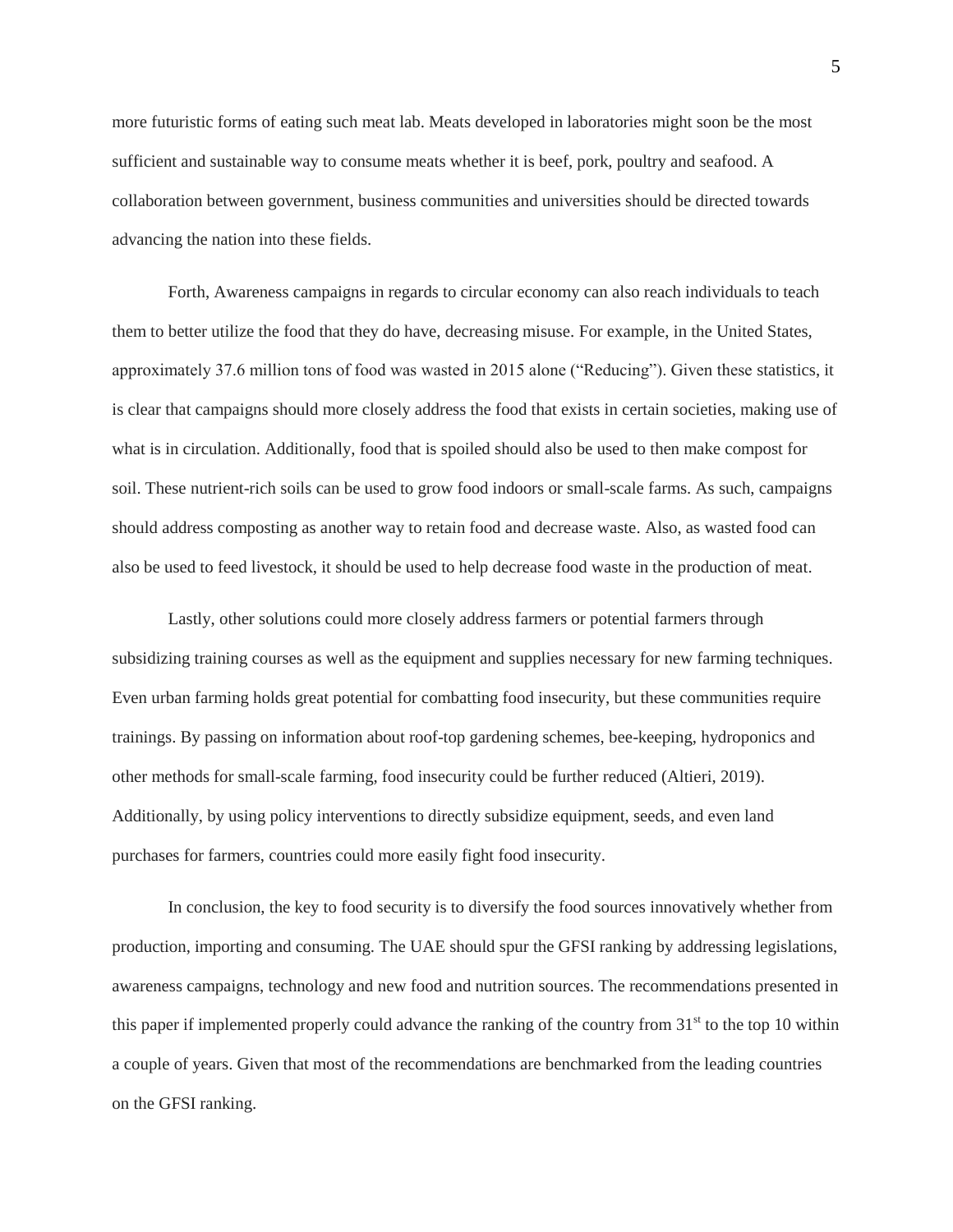# **References Cited**

Altieri, M. How Urban Agriculture Can Improve Food Security. *The Conversation*, Environment and Energy. Retrieved from: http://theconversation.com/how-urban-agriculture-can-improve-foodsecurity-in-us-cities-106435

Benton, T. (2016). The Many Faces of Food Security. *International Affairs,* 92(6), 1505-1515.

- Definitions of Food Security. (2018). *USDA, Economic Research Service*, Food Security in the US. Retrieved from: https://www.ers.usda.gov/topics/food-nutrition-assistance/food-security-in-theus/definitions-of-food-security.aspx
- Food Security. (2019). *International Food Policy Research Institute*, Publications and Tools. Retrieved from: http://www.ifpri.org/topic/food-security
- Food Security. (2019) *USDA*, Topics. Retrieved from: https://www.usda.gov/topics/food-andnutrition/food-security
- Chilton, MM, Knowles, M, Bloom, S.,. (2016) The intergenerational circumstances of household food insecurity and adversity. *Journal of Hunger and Environmental Nutrition.* 1- 29. http://dx.doi.org/10.1080/19320248.2016.1146195
- Dasgupta, A. (2018) Technological Change and Political Turnover: The democratizing effect of the Green Revolution in India. *American Political Science Review*, 112(4), 918-938.
- Global Food Security Act. (2018). *USDA*, Food Security. Retrieved from: https://www.fas.usda.gov/topics/global-food-security-act

Food+City Startup Challenge. (2019). *Food+City*. Retrieved from: https://foodandcity.org/challenge/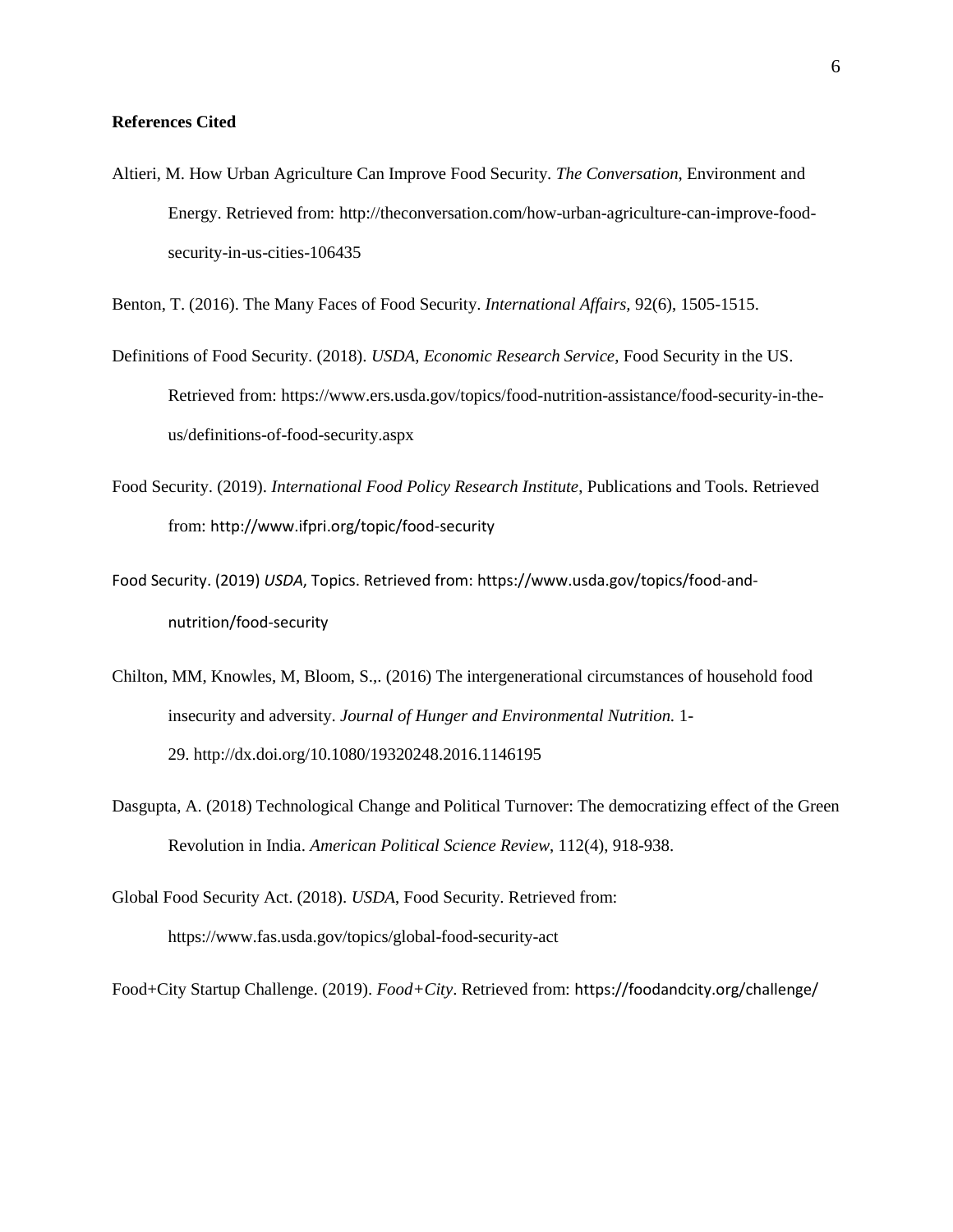- Ilyashov, A. (2018). How (and Why) to Cook with Bugs, According to Three Chefs. *The New York Times.* Retrieved from: https://www.nytimes.com/2018/09/10/t-magazine/bug-insectsrecipes.html
- Maxwell, D. (1996). Measuring Food Insecurity: The frequency and severity of 'coping strategies.' *Food Policy*, 21(3), 291-303.
- National Food Security Strategy 2051. (2019). *The Official Portal of the UAE Government*. Retrieved from: https://government.ae/en/about-the-uae/strategies-initiatives-and-awards/federalgovernments-strategies-and-plans/national-food-security-strategy-2051
- Reducing Wasted Food at Home. (2019). *Environmental Protection Agency*. Retrieved from: https://www.epa.gov/recycle/reducing-wasted-food-home
- Smith, R., Stewart, K., Abruzzes, L., Powerell, R., Shallcross, W., Kenny, M. (2018). Global Food Security Index for 2018: Building Resilience in the Face of Rising Food-Security Risks. *Corteva Agriscience*.
- Swindale, A. and Bilinsky, P. (2006). Household Dietary Diversity Score (HDDS) for Measurement of Household Food Access: Indicator Guide. Version 2. *Food and Nutrition Technical Assistance*. Retrieved from:

[https://www.fantaproject.org/sites/default/files/resources/HDDS\\_v2\\_Sep06\\_0.pdf](https://www.fantaproject.org/sites/default/files/resources/HDDS_v2_Sep06_0.pdf)